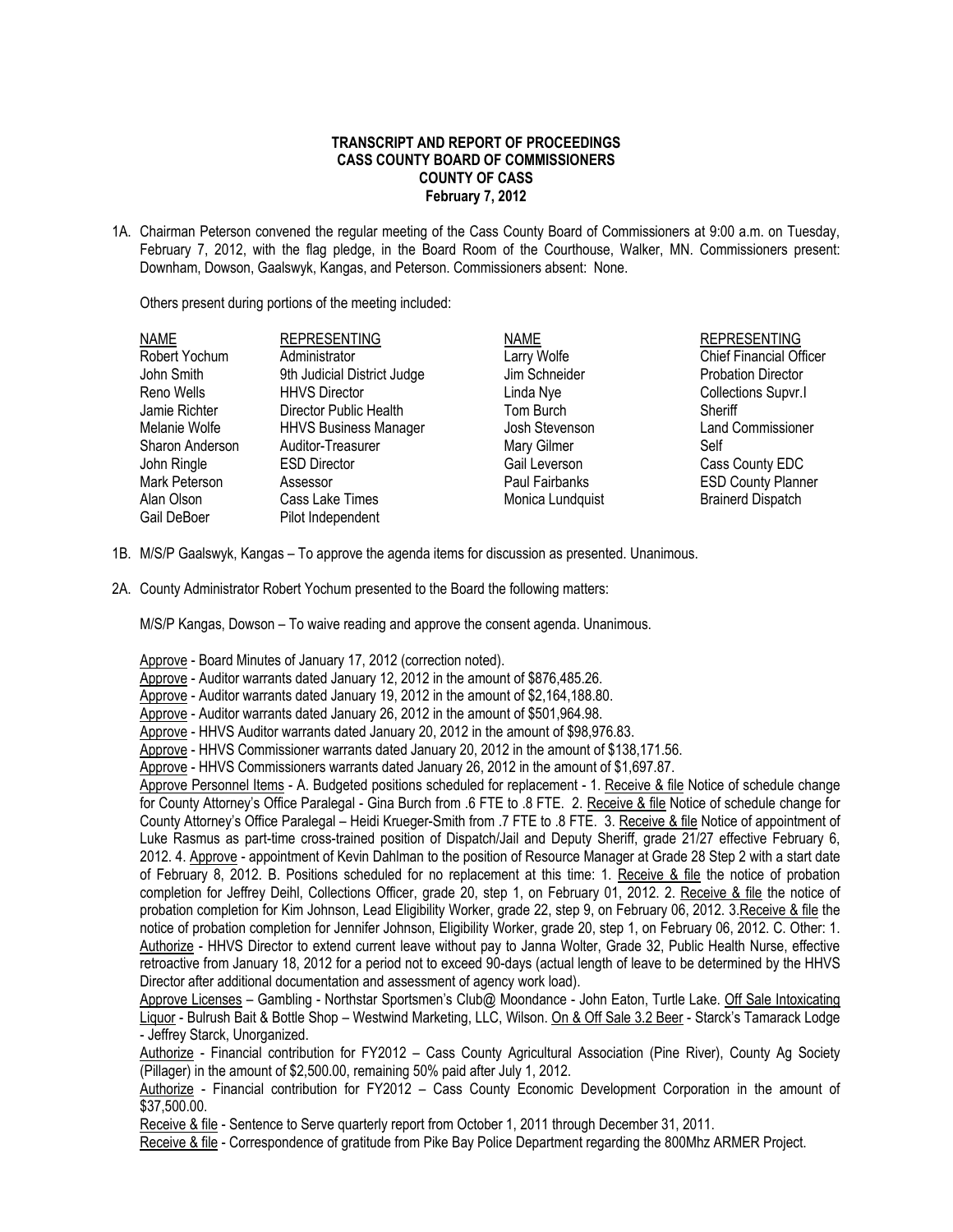Accept - Donation in the amount of \$1,000.00 form the Eddy Family Foundation to be used for Sheriff's Office Recreational Division.

Accept - Donation in the amount of \$10.00 form Marjorie M. Frank to be used for Sheriff's Office safety equipment for Boat & Water Program.

Approve - Medical Contract Agreement with Dr. M.B. McGee from January 3, 2012 through December 31, 2012.

Approve – Hosting the Regional CPS Software Training for Motorola ARMER Radio Programming (costs reimbursed by Regional Radio Board.

Approve - Pay requests for Cass County ARMER Project to: MidStates Wireless radio install \$4,364.81; Richard Glenn Construction Inc. dispatch remodel \$3,685.00; DSC Communications quarter fire repeater at Remer \$816.85; Jerry Tatro radio install \$2,114.00; Bay Carpet & Tile dispatch remodel \$390.25; Olson Electric ARMER System \$17,252.06; DSC Communications ARMER System \$587.81; Moore Custom Cabinets dispatch Remodel \$1,100.00; Gas Service Pillager Tower \$84.23; Kent Reeve Locksmithing dispatch remodel \$260.49.

Receive & file - Cass County Recorder's Office summary of annual fees collected from 2002 through 2011.

Approve - Cities of Deer River, Remer and Walker fire contract for Unorganized Township - January 1, 2012 through December 31, 2012.

Authorize -Payment of Town Road apportionment to Townships in the 2012 amount of \$429,952.00.

Receive & file Timber auction results of January 26, 2012 totaling 11,243 cords plus 45.76 mbf saw timber totaling \$207,797.79.

Approve - Contract with RMBEL for \$22,000 to complete 21 Lake Protection Strategy Tool Reports and County summary for the Cass County Water Plan update.

Approve - Memorandum of Agreement between Cass County HHVS and Peggy Dolney – Interpreter services.

Approve - HHVS Purchase of Services Agreement between Pine River/Backus Area Family Council – CTC outreach.

Approve - HHVS Group Residential Housing Agreement between Daniel Miller and Cindy L Johnson.

Approve - HHVS Home and Community Based Services Contract for 2012-2014 - Good Neighbor Home Health;

Tender Care Nursing/Home Care; Deer River Healthcare Center; Scenic Foster Care, LLC; Covenant Independent Living Services, Inc.; Hummer's Hilltop Home; Riverside Assisted Living, Pillager; Faith in Action for Cass County; Johnson's Long Lake Home, Inc.; Country Lane Homes.

Receive and file - Memorandum of Understanding between Isanti Public Health and Cass County HHVS – volunteer registry.

Approve - HHVS Purchase of Service Agreement between and Northern Pines Mental Health Center – in home services.

Approve - HHVS Purchase of Services Agreement between Pillager Area Family Council - CTC outreach

Authorize - Land Commissioner to offer winter timber permit extensions to all Cass County permits that expire between 2/25/2012 and 3/31/2012 conditioned upon: 1. Permit holders will be required to pay the existing extension fee, 2. Cass County will not require the balance due on the sale to be paid in full before an extension can be purchased for qualified sales, and 3. All sales that qualify for a winter extension require payment in full before any cutting begins.

Approve - updates to the Pine River Area Sanitary District (PRASD) by-laws:

Article III. – Membership The addition of: "When a vacancy occurs due to death, incapacity to serve, removal or resignation, the governing body of the governmental unit of the District shall recommend a person, to fill the unexpired term, to the County Board for final approval consistent with Minnesota Statute 116A.24."

Article VII. – Meetings (f) – The addition of: "As authorized by the Cass County Board of Commissioners, each member shall be paid \$130 per month and mileage reimbursement at the rate authorized by Federal law. The chair shall be paid \$140 per month and mileage reimbursement at the rate authorized by Federal law. All members shall be paid \$75 per special meeting attended. Additionally, members shall be paid \$20 for each week of on-call duty."

Approve - appointment of Marvin Ryan (Barclay Township representative) to the PRASD Board with a term expiring December 31, 2015.

Receive and file - Cash Account Balance Comparison and Child Service Costs though year end 2011.

Receive and file - Cass County Health, Human and Veterans Services 2012 department goals and vision (approved by the Advisory Committee on January 23, 2012).

Approve - Submission of Hazard Mitigation Assistance Planning Grant in the amount of \$26,000.00.

Commissioner Kangas offered Resolution No. 06-12 and moved its adoption, Commissioner Dowson seconded:

## RESOLUTION AUTHORIZING PARTICIPATION IN PLANNING PROCESS AND EXECUTION OF SUB-GRANT AGREEMENT

WHEREAS, the County of Cass is participating in a hazard mitigation planning process as established under the Disaster Mitigation Act of 2000, and

WHEREAS, the Act establishes a framework for the development of a multi- jurisdictional hazard mitigation plan, and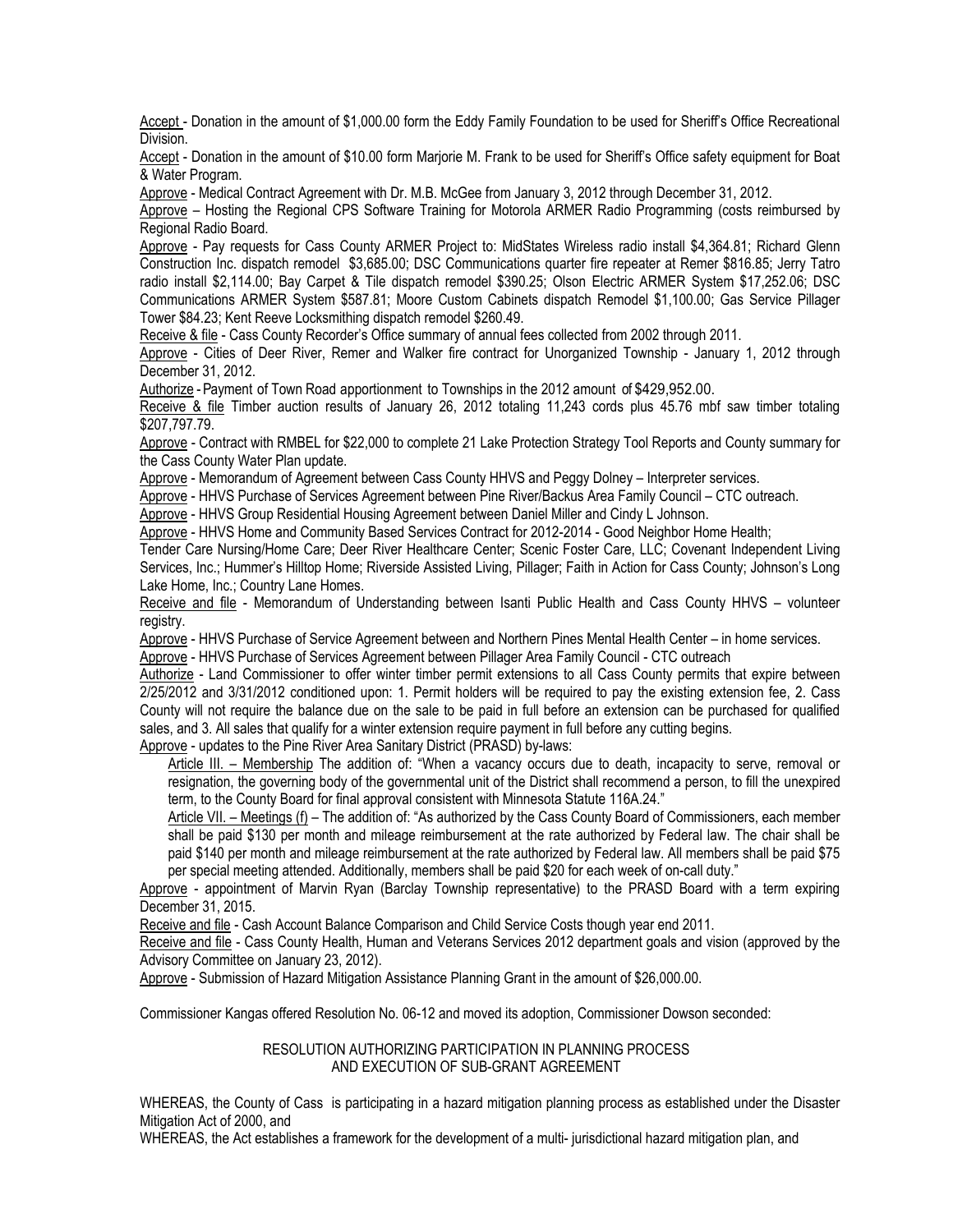WHEREAS, the Act as part of the planning process requires public involvement and local coordination among neighboring local units of government and business, and

WHEREAS, the plan must include a risk assessment including past hazards, hazards that threaten the county, maps of hazards, an estimate of structures at risk, estimate of potential dollar losses for each hazard, a general description of land uses and future development trends, and

WHEREAS, the plan must include a mitigation strategy including goals and objectives and an action plan identifying specific mitigation projects and costs, and

WHEREAS, the plan must include a maintenance or implementation process including plan updates, integration of plan into other planning documents and how the county will maintain public participation and coordination, and

WHEREAS, the draft plan will be shared with the State of Minnesota and the Federal Emergency Management Agency (FEMA) for coordination of state and federal review and comment on the draft, and

WHEREAS, approval of the all hazard mitigation plan will make the county eligible to receive Hazard Mitigation Assistance grants as they become available.

NOW THEREFORE, Be it resolved that Cass County will enter into a sub-grant agreement with the Division of Homeland Security and Emergency Management in the Minnesota Department of Public Safety for the program entitled Hazard Mitigation Assistance (HMA) for the development or update of the Cass County Hazard Mitigation plan. Be it further resolved that Emergency Management Director Kerry Swenson or Sheriff Tom Burch are hereby authorized to execute and sign such sub-grant agreements and any amendments hereto as are necessary to implement the plan on behalf of Cass County.

Resolution No. 06-12 was adopted by majority vote: Ayes: Downham, Dowson, Gaalswyk, Kangas, Peterson. Nays: None.

Receive and file – Notice from Recorder Katie Norby of the purchase of a book scanner – utilizing the Recorder's Office Technology Fund not to exceed \$48,000.00.

Approve - Assessor's Office Abatements. Gary Watschke parcel # 46-365-0158 in Wabedo Twsp Value Reductions - From \$160,600 to \$73,700 for 2009/2010 (tax amount -\$504.00); From \$160,600 to \$73,700 for 2010/2011 (tax amount - 532.00); From \$160,600 to \$74,200 for 2011/2012 pending (2012 abatement to occur after current year taxes are calculated).

2B. County Administrator Yochum discussed potential Board action from the work session held on Tuesday, January 24, 2012 with the Citizen Budget Committee. Mr. Yochum presented draft meeting minutes, a draft public hearing notice regarding updating the Capital Improvement Plan, and options related to the Cass County business policy (To refer the existing County policy "no additional business subsidies at this time" to the Planning Commission, Cass County Association of Townships, and Leech Lake Band, for comment, or to reaffirm present policy, or to table any changes at this time, or to amend the policy "No additional business subsidies at this time unless requested by a local unit of government for application to their jurisdiction").

M/S/P Downham, Gaalswyk – To approve the Tuesday, January 24, 2012 planning meeting minutes as presented. Unanimous.

M/S/P Kangas, Dowson – To approve establishing a public hearing on Tuesday, March 6, 2012 during the regular Board meeting beginning at 9:00 a.m. in the Commissioner's Board Room, Cass County Courthouse, Walker, Minnesota inviting public comment regarding the proposed Cass County 2013-2017 Capital Improvement Plan drafted pursuant to Minnesota Statutes 373.40, and that the plan is available for public review during normal business hours at the offices of the Cass County Administrator and Auditor-Treasurer, Courthouse, 303 Minnesota Ave., Walker, Minnesota, or on the Cass County website at [www.co.cass.mn.us](http://www.co.cass.mn.us/) . Unanimous.

M/S/P Gaalswyk, Kangas – To amend the Cass County business subsidy policy: "No additional business subsidies at this time unless requested by a local unit of government for application to their jurisdiction". Unanimous.

3A. Honorable 9<sup>th</sup> Judicial District Judge John Smith and Probation Director Jim Schneider discussed the Cass County – Leech Lake Band of Ojibwe Joint Powers Agreement to provide Wellness Court.. The agreement began on October 1, 2010, expires on September 30, 2013 and provides commitments including \$30,000.00 per year from the Leech Lake Band of Ojibwe to the County for assistance in operating the program. The 18 to 24 month program for chemically dependent nonviolent offenders has had 57 participants, and 24 graduates (of which only one re-offended). Judge Smith emphasized the excellent cooperation with the Leech Lake Tribal Court, Probation, Attorneys, and Law Enforcement. The establishment of a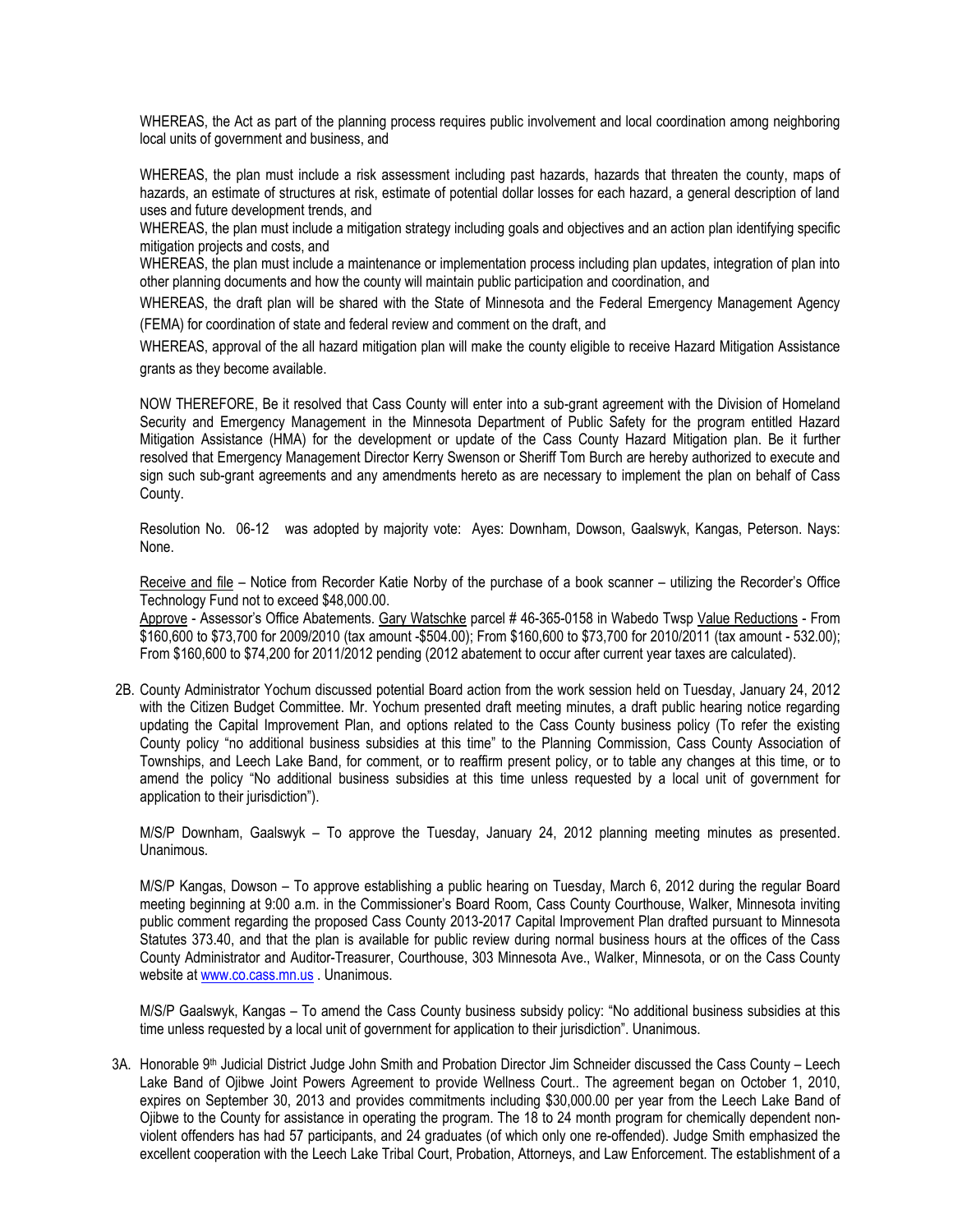Veterans Court may be considered in the future. The Board thanked Judge Smith and Director Schneider for the update. No action necessary.

- 4A. Public Health Manager Jamie Richter updated the Board on the Cass County medication disposal program "Take it to the Box". The first site was established in the Cass County Sheriff's Department on November 1, 2011, with a total of 24.72 pounds collected of unneeded medications to date. Ms. Richter added the outreach efforts to sites throughout Cass County with City law enforcements agencies. The Sheriff's Office has offered to promote the program at various Town Hall meetings and look at the feasibility to add the service as part of the hazardous waste collection program conducted each summer throughout the County. Goals in 2012 include outreach to pharmacies, clinics and four new additional community sites. No action necessary.
- 4B. Collections Supervisor Linda Nye presented an overview of IV-D collections for calendar year 2011 totaling \$2,815,526.63 compared to 2010 collections of \$2,711,547.36. The IVD Program manages 1,800 cases with seven staff. Collections are primarily court ordered child support, as well as court ordered medical and child care reimbursements. Ms. Nye reported that the Leech Lake Band of Ojibwe has started their own program and thirty seven participants have applied for and have been accepted. No action necessary.
- 4C. HHVS Director Reno Wells, Public Health Manager Jamie Richter, and HHVS Business Manager Melanie Wolfe presented an update to the HHVS staffing plan and reported overall minimal impact to the adopted budget. The first request was to upgrade an existing office support specialist position.

M/S/P Dowson, Gaalswyk – To authorize grade rating evaluation submission to Public Employment HR Consulting (PEHRC) for a new position of Senior Office Support Specialist, and further, to receive & file the notice of intent to fill the new position from existing staff without an increase in full time equivalents. Unanimous.

Director Wells and Ms. Richter discussed the historically contracted positions of Outreach Worker, Home Health Aide, and Licensed Practical Nurse. Related recommended grade ratings and titles from PEHRC were presented. The actual placement of personnel would occur at a later date and after reporting back to the Board regarding Union contract provisions for roster employees. No change in full time equivalents is contemplated at this time. This staffing concept was presented to the HHVS Advisory Committee on January 23, 2012.

M/S/P Dowson, Gaalswyk – To authorize the new position title of Outreach Worker at grade 14; the new position title of Home Health Aide (Roster) at grade 13; and the new position title of Licensed Practical Nurse (Roster) at grade 17 all in Cass County Health, Human and Veterans Services as rated by Public Employment HR Consulting (PEHRC). Unanimous.

Public Health Manager Richter discussed the budgeted vacancy of two PHN positions at a grade 32. Ms. Richter explained that HHVS Team Leaders assigned to social service programs have been effective and would like to consider converting two budgeted PHN vacancies to Team Leaders. The new position would be rated as Team Leader (exempt – salaried) to provide an option to the existing Team Leader (non exempt - hourly) position depending on the needs of the assignment. Overall budget impact minimal and will not cause any agency budget overages. This staffing concept was presented to the HHVS Advisory Committee on January 23, 2012.

M/S/P Dowson, Gaalswyk – To authorize grade rating evaluation submission to Public Employment HR Consulting (PEHRC) for a new position of Team Leader (Exempt), and further to receive & file notice of intent to fill two (2) PHN budgeted vacancies with Team Leader (Exempt) appointments after the grade is determined. Unanimous.

5A. ESD Director John Ringle and County Planner Paul Fairbanks presented the 2011 Annual Planning and Zoning activity report. The overall activity was down slightly in FY2011 compared to FY2010 with 1018 permits and zoning actions in FY2011 versus 1090 permits and zoning actions in FY2010. Permit revenues reported were \$284,620 in FY2010 and \$282,932 in FY2011. Permit and zoning activity may have stabilized at the 2011 level. No action necessary.

Solid Waste Administrator Paul Fairbanks provided a report on municipal solid waste (MSW) and recycling for the year 2011. Cass County managed volumes of: MSW 12,030 tons, recycling 4,981 tons, electronics 82 tons and household hazardous waste 21 tons. Mr. Fairbanks added that the 2011 MSW volume is 20% percent less than in 2010. No action necessary.

5B. Mr. Ringle and County Planner Paul Fairbanks presented land reclassifications that were approved in 2011 by the Planning Commission and explained that Cass County Land Use Ordinance specifies that all requests for land reclassifications must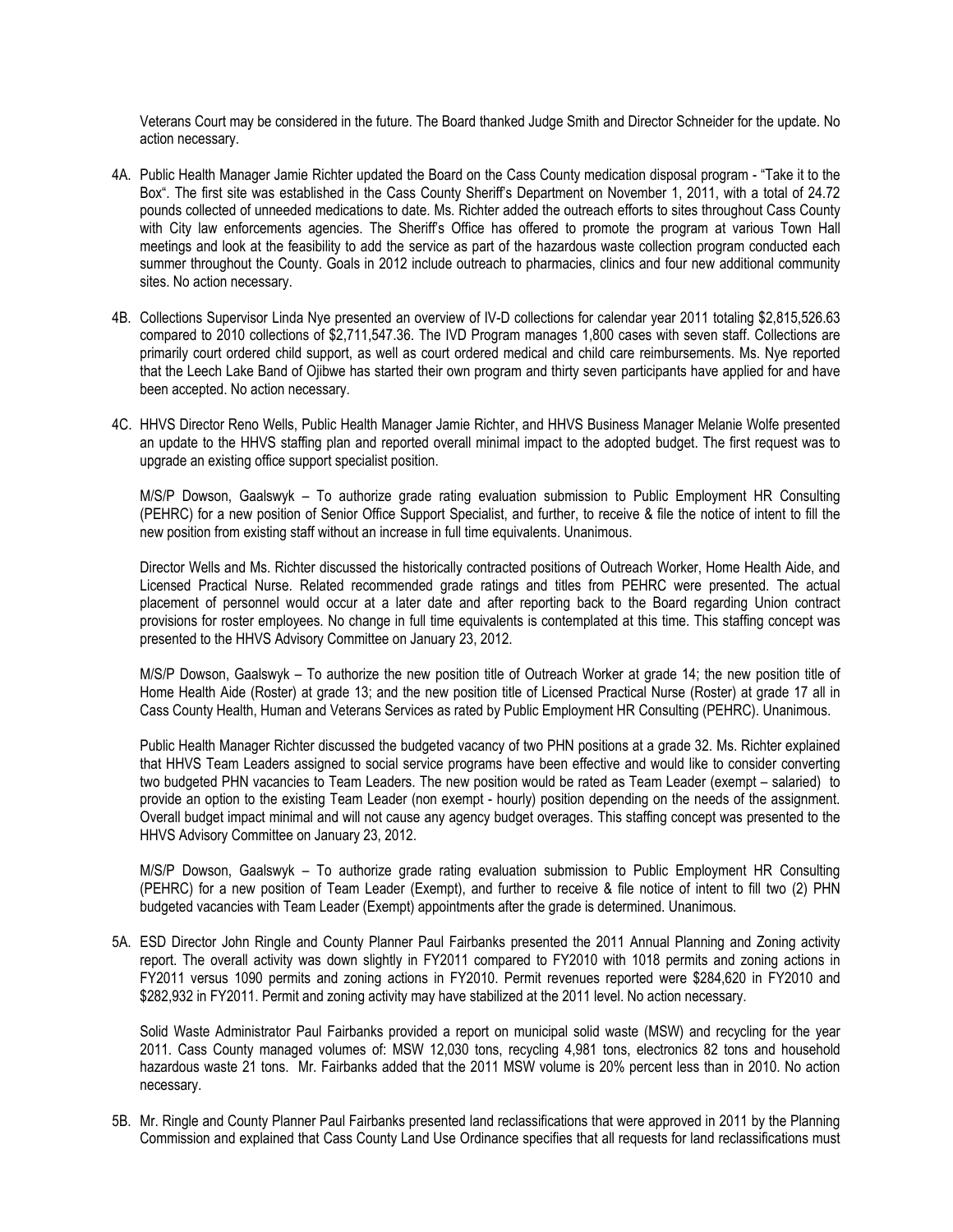receive final approval from the Cass County Board of Commissioners after they have been approved by the Cass County Planning Commission.

M/S/P Dowson, Kangas – To approve as presented the land reclassifications previously approved by the Cass County Planning Commission in 2011. Unanimous.

| <b>Name</b>            | Permit#       | Township          | Proposed Use                                                       |
|------------------------|---------------|-------------------|--------------------------------------------------------------------|
| <b>Brian Stadick</b>   | CU11-139-28-1 | <b>Blind Lake</b> | Agricultural/Forestry (AF) to Rural Residential - 20 (RR-20        |
| Martha Chateleine      | CU11-143-27-1 | <b>Boy River</b>  | Reclass 27.5 acres to RR 20                                        |
| James Donovan          | CU11-134-31-1 | Mav               | Reclass fro AG/FOR to RR10                                         |
| <b>Grant Oppegaard</b> | CU11-142-31-1 | Shingobee         | Reclass from Shoreland Residential to Water Oriented<br>Commercial |
| <b>Grant Oppegaard</b> | CU11-142-31-3 | Shingobee         | Reclass from Shoreland Residential to Water Oriented<br>Commercial |
| Severin Neumann        | CU11-137-30-1 | Walden            | Reclassify from AG/FOR to RR-5                                     |

6A. Chief Financial Officer Larry Wolfe presented notification from the Minnesota Department of Administration regarding intentions to sell approximately 55.8 acres of vacant land at the former Ah-Gwah-Ching Regional Treatment Center property, located west of State Highway #371 and north of 73rd Street NW, Walker, MN. Per MN Statute the property is first offered to local units of government (County, City, and Township) at a minimum sales price established by the State (\$200,000.00).

M/S/P Kangas, Downham - To respectfully decline the offer from Minnesota Department of Administration to purchase approximately 55.8 acres of vacant land at the former Ah-Gwah-Ching Regional Treatment Center property, located west of State Highway #371 and north of 73rd Street NW, Walker, MN at a purchase price of \$200,000.00. Unanimous.

6B. Mr. Wolfe discussed the potential re-use by public entities of three liquid propane storage tanks (18,000 gallons each) located at the former Ah-Gwah-Ching site. CFO Wolfe reported initial interest from the Leech Lake Band of Ojibwe, Cass County Highway Department, I.S.D. #113 (Walker-Hackensack-Akeley), and Cass County Central Services for use at the Courthouse campus. If authorized by the Board next steps would include financial feasibility, and State approval due to State bonding covenants and former State grant conditions.

M/S/P Dowson, Downham – To authorize a financial feasibility study for re-use by public entities of liquid propane storage tanks presently located at the former Ah-Gwah-Ching site and preliminary determination of related State approvals. Unanimous.

7A. Auditor-Treasurer Sharon Anderson acknowledged the Public Hearing Notice for the consideration of an Off-Sale Intoxicating Liquor to Bulrush Bait and Bottle Shop, Westwind Marketing LLC., Wilson Township, located at 3037 16th Avenue SW, Pine River, MN 56474. PID#50-008-4105. No written comments were received as a result of the hearing notice and no one appeared before the Board to comment.

M/S/P Kangas, Gaalswyk - To approve the Off-Sale Intoxicating Liquor License application of Bulrush Bait and Bottle Shop, Westwind Marketing LLC., Wilson Township, located at 3037 16<sup>th</sup> Avenue SW, Pine River, MN 56474. PID#50-008-4105, contingent upon receipt of all required documents. Unanimous.

7B. Auditor-Treasurer Anderson updated the Board on the statutory redistricting timeline. Ms. Anderson added that a legislative redistricting plan is scheduled for release by the special panel of the Minnesota Supreme Court on or about February 24th, but that it will have no municipal redistricting impact on Cass County. The Auditor-Treasurer requested the Board to establish a public hearing date on Tuesday, March 6, 2012 for consideration and adoption of the proposed Cass County redistricting plan.

M/S/P Downham, Kangas – To establish a public hearing on Tuesday, March 6, 2012 at the regular meeting beginning at 9:00 a.m. in the Board Room, 1st Floor, Cass County Courthouse Annex, Walker, Minnesota, for the purpose of considering and adopting the proposed plan for the redistricting of Cass County Commissioners districts. The proposed plan is available on the Cass County website at [www.co.cass.mn.us,](http://www.co.cass.mn.us/) or upon request at the offices of the Cass County Administrator and Auditor-Treasurer, Courthouse, 303 Minnesota Ave., Walker, Minnesota, during normal business hours. Unanimous.